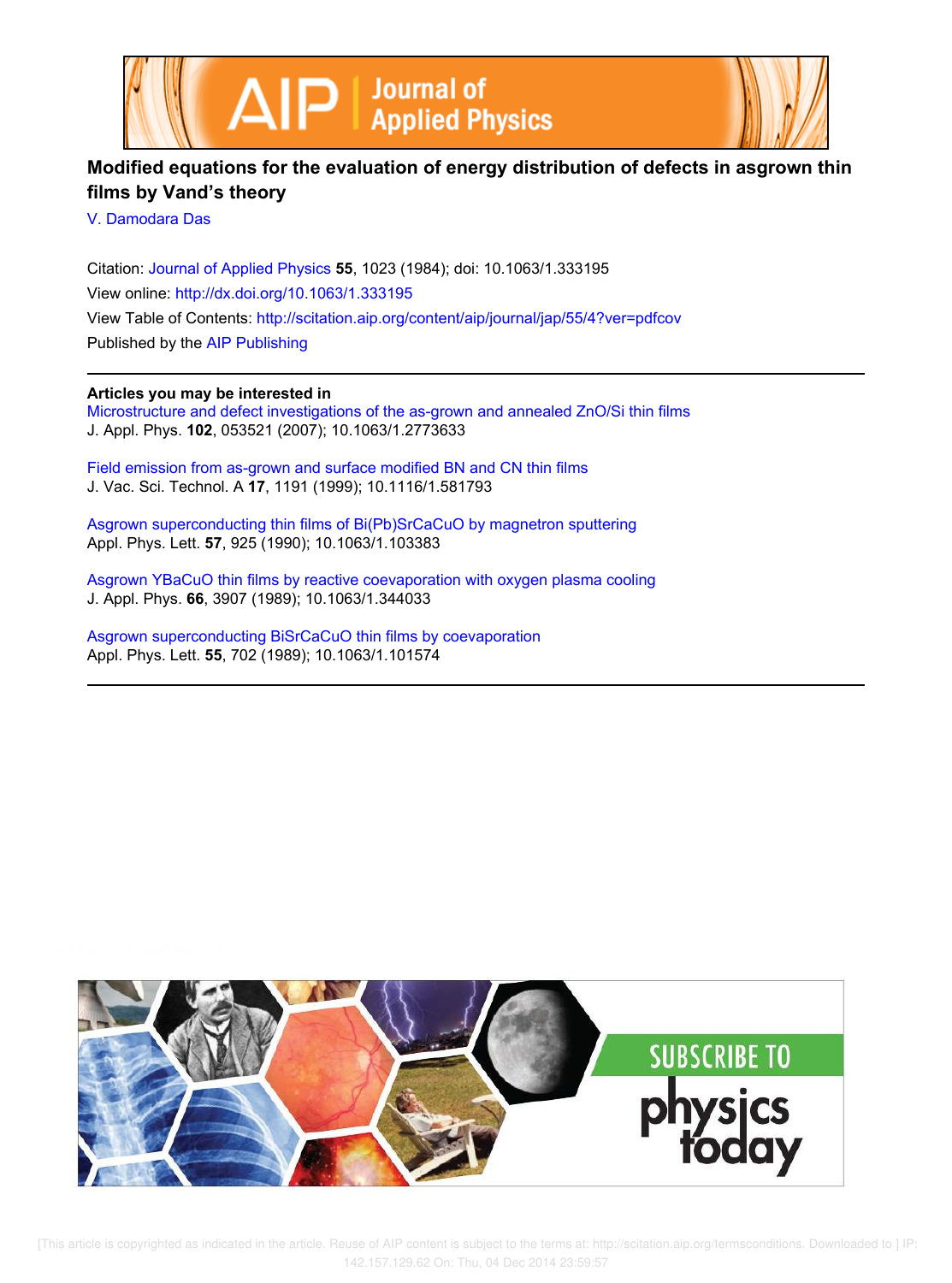# **Modified equations for the evaluation of energy distribution of defects in asgrown thin films by Vand's theory**

v. Damodara Das

*Thin Film Laboratory, Department 0/ Physics, Indian Institute o/Technology, Madras 600 036, India* 

(Received 9 December 1982; accepted for publication 22 June 1983)

It is pointed out that the use of Vand's original equations for the evaluation of defect density distribution in energy in as-grown thin films lead to results which are in error by at least 6% in the case of thin films vacuum deposited at room temperature. Modified equations that can be applied to thin films formed at any arbitrary temperature  $T_0$  K have been obtained. It is found that except for one equation, the remaining three equations are identical to those of Vand. It has also been shown that Vand's original equations can be applied in the case of thin films formed at an arbitrary temperature if the actual time  $t$  in the original equation is replaced by a time  $t_0$  measured as if heating had started at 0 K. Experimental plots of decay energy distribution of defect cluster density  $[F_0(E)$  vs  $E$  plots] obtained using the modified equations and Vand's original equations in the case of bismuth thin films deposited at different substrate temperatures (3@-450 K) are also presented to show the extent of the errors and their substrate temperature dependence. These errors are also compared with the errors inherent in the theory and the approximations made in the derivation.

PACS numbers: 73.60. Dt,  $68.55. + b$ ,  $61.70. - r$ ,  $81.40$ . Rs

#### **INTRODUCTION**

It is well known that thin films prepared by the vacuum deposition process contain a large number of lattice imperfections, owing to the very nature of the vacuum deposition process, which are far in excess of the equilibrium concentration. These defects contribute significantly to the electrical resistivity of a thin film. A majority of these defects can be removed by aging and annealing treatments and, consequently, the electrical resistivity of the film will decrease. By studying the nature of the variation of electrical resistivity during the annealing/aging process, information can be obtained about the defects being removed. Vand has developed a theory of resistivity changes associated with the annealing of defects specifically applicable to thin films $^{1-4}$  by making some assumptions. His theory has been applied by several workers<sup>5–20</sup> to study the defects in as-grown thin films, and a majority of workers have used the equations given in references. $2-4$  However, these equations are valid only when the thin films are prepared at or close to 0 K and heat treated starting from that temperature. When the films are prepared at much higher temperatures near or above room temperature ( $\sim$  300 K), the above equations give results which are in error (by at least 5%) and give slightly distorted defect density distribution curves. The present paper arrives at modified equations which are applicable to any arbitrary, nonzero temperature of film deposition. The equations are identical to the original equations but for an extra term dependent on the temperature of the film deposition in one of the equations.

#### **MODIFIED EQUATIONS**

Following Vand<sup>1</sup> we make the following assumptions in arriving at the modified equations. In the fourth assumption below we take into account the fact that the thin films are prepared at any arbitrary temperature  $T_0$  K and hence the heating also starts at  $T_0$  K. Vand had assumed that the films are formed at  $0 K$  and the heating also starts at  $0 K$ . Also, we use the temperature of heating as the variable rather than the time of heating, as was done by Vand. This is convenient and simpler, as we shall see, to arrive at the equations.

(i) The defects which are annealed out at moderate temperatures of heating are of "combined type," that is, vacancies and interstitials in close proximity with each other, i.e., point defect clusters.

(ii) These point defect clusters require a characteristic decay energy  $E$  to get annealed out by small scale diffusion and the decay energy of the defects can vary from zero to the activation energy for self-diffusion depending upon the number and the configuration of point defects constituting a cluster.

(iii) A defect of decay energy, *E* contributes to the resistivity of the film an amount  $\rho(E)$  and hence the contribution to resistivity by all the defects is

$$
\rho_i = \int_0^\infty \rho(E) N(E) dE,
$$

where  $N(E)$  is the density of defects of energy E.

(iv) The film is formed at  $T_0$  K and hence the heating during the annealing process starts from  $T_0$  K. Also, the heating rate *dT /dt* is uniform and is *a* K/s.

The starting decay equation of  $V$ and<sup>1</sup> giving the rate of change of defect density given by

$$
\frac{dN(E,t)}{dt} = -\,CN(E,t)\exp^{(-E/kT)}\tag{1}
$$

(where  $C = 4v_{\text{max}} n$ ) can be written, by changing the variable from time  $(t)$  to temperature  $(T)$ , as

$$
a\,\frac{dN(E,\,T)}{dT}\,=\,-\,C\,N(E,\,T)\exp^{(-\,E/kT)}.\qquad\qquad(2)
$$

Separating the variables and integrating from the initial tem-

1023 J. Appl. Phys. 55 (4), 15 February 1984 0021-8979/84/041023-06\$02.40 © 1984 American Institute of Physics 1023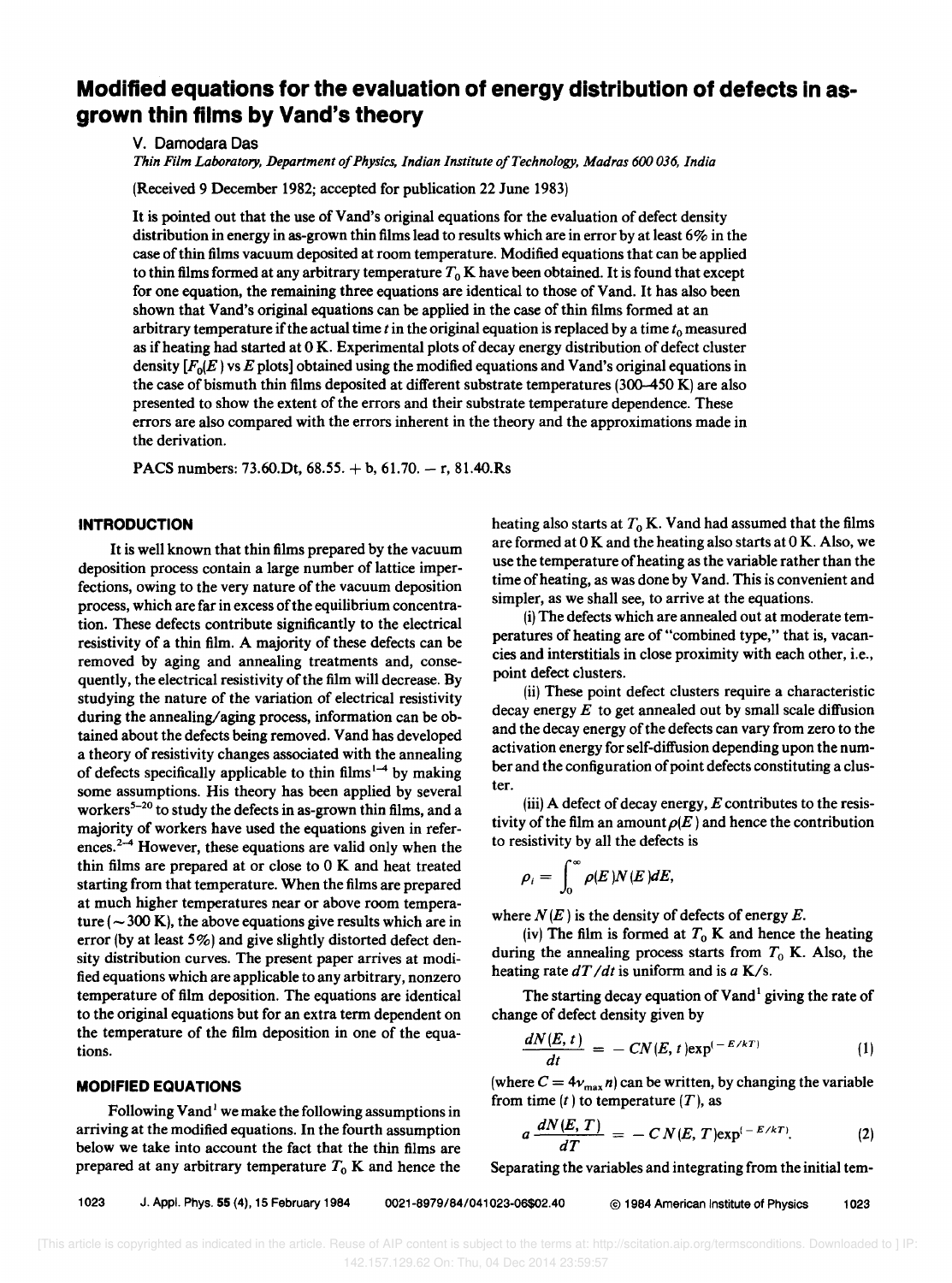perature  $T_0$  and defect density  $N_0$  to  $T$  and  $N$ , we get

$$
\int_{N_0}^N \frac{dN}{N} = -\frac{C}{a} \int_{T_0}^T \exp^{(-E/kT)} dT.
$$
 (3)

Following Vand, if we put  $x = kT/E$ , the equation becomes

$$
\ln(N/N_0) = \frac{-CE}{ka} \int_{x_0}^{x} \exp^{(-1/x)} dx, \tag{4}
$$

where  $x_0 = kT_0/E$ .

Using the approximation valid for small  $x$  (i.e., temperatures much lower than  $E/k$ , which is indeed the case because  $E \sim 1-2$  eV), viz.,

$$
\int_{x_0}^x \exp^{(-1/x)} dx = [x^2 \exp^{(-1/x)}]_{x_0}^x, \qquad (5)
$$

we get

et  
\n
$$
\ln(N/N_0) = \frac{-CE}{ka} \left[ x^2 \exp^{(-1/x)} - x_0^2 \exp^{(-1/x_0)} \right].
$$
 (6)

The approximation made in the solution of the integral above amounts to about 2.5% at room temperature and about 4% at 500 K. The function  $N(T)$  has an inflexion point and at the latter we have, again assuming  $x \le 1$  and neglecting

$$
x \text{ and } x^2 \text{ in comparison to 1,}
$$

$$
\exp^{(-1/x)} = \left(\frac{-ka}{CE}\right) \left(\frac{-1}{x^2}\right).
$$
 (7)

Using a new variable  $u = 1/x$ , we can write the above equation as

$$
\exp^{(-u)} = \frac{au}{CT}, \tag{8}
$$

where we used  $E = kT / x = ukT$ . Taking logarithms, we get

$$
u + \ln u = \ln(CT/a). \tag{9}
$$

Now, as  $dT/dt = a$ , we get

$$
(T - T_0)/t = a. \tag{10}
$$

Therefore, upon substitution of the value of  $a$  in Eq. (9), we get

$$
u + \ln u = \ln \frac{CT}{(T - T_0)} t,\tag{11}
$$

or

$$
u + \ln u = \ln 4v_{\text{max}} \, nt + \ln [T/(T - T_0)], \tag{12}
$$

where we substituted  $C = 4v_{\text{max}} n$ . We have

$$
\rho_i(T) = \int_o^{\infty} \rho(E) N(E, T) dE = \int_o^{\infty} F(E, T) dE. \tag{13}
$$

It can be shown, following Vand, $\frac{1}{2}$  that the first derivative at the inflexion point of the function  $N(T)$  is

$$
\frac{dN}{dT} = \frac{-Nk}{E} \frac{1}{x^2} = \frac{-Nk}{E} u^2, \qquad (14)
$$

which is very large in magnitude. [For example, if  $E = 1.5$ eV, and  $u = 37$ , N changes by 8% for a 1<sup>°</sup> change in temperature.] Therefore, the function  $N(T)$  falls sharply at the inflexion temperature  $T<sub>i</sub>$ . Hence, we can replace the function  $N(E, T)$  in the integral for  $\rho_i(T)$  by the function  $N_0(E)$ , the initial defect density for  $T>T_i$  and, by  $N = 0$  for  $T < T_i$ .

Therefore, we can write the equation for  $p_i(T)$  as

$$
\rho_i(T) = \int_{E_i(T)}^{\infty} \rho(E) N_0(E) dE = \int_{E_i(T)}^{\infty} F_0(E) dE, \qquad (15)
$$

where  $E_i$  is the lowest energy of the defects which are still present in the film at temperature  $T_i$ .

This implies that at any temperature  $T$  there are two groups of defects, one with energies  $E \lt E$ ; (T) and the other with  $E > E_i(T)$  and only the latter group exists in the film at the temperature  $T$  (in the initial concentration) and hence contributes to resistivity. As temperature Tincreases, *E;* the energy dividing the defects into two groups shifts to higher energies, thus decreasing  $\rho_i(T)$ .

Differentiating the above equation with respect to temperature, we get,

$$
\frac{d\rho_i}{dT} = -F_0(E)\frac{dE_i}{dT},\qquad(16)
$$

as, for  $E = \infty$ ,  $N_0 = 0$ .

But, as we have seen, at the inflexion point of the function  $N(T)$ 

$$
\exp^{t-1/x} = \frac{ka}{CE} \frac{1}{x^2}.
$$
 (17)

Substituting back  $x = kT/E$ , and differentiating with respect to temperature  $T$ , we get, after some manipulation

$$
\frac{dE_i}{dT} = \frac{ku(u+2)}{u+1} = kU, \text{ where } U = \frac{u(u+2)}{u+1}, (18)
$$

and we used  $u = 1/x = E/kT$ .

Substituting for  $dE_i/dT$  from Eq. (18) in Eq. (16), we get

$$
F_0(E) = \frac{-d\rho_i/dT}{kU} \,. \tag{19}
$$

The energy *E* is given from the relation

$$
u = 1/x = E/kT
$$
 (20)

 $E= u kT$ .

by

Using Eq. (12), the value of *u* for a given temperature T (and time *t)* can be calculated and using this value of *u,* the value of  $U$  can be calculated at the same temperature  $T$  using Eq. (IS). Using these values of *u* and *U* and knowing the rate of change of defect resistivity,  $d\rho_i/dT$  at that temperature  $T$ experimentally, the function  $F_0(E)$  and the decay energy *E* can be calculated using Eqs. (19) and (20), respectively. Repeating this proceedure at different temperatures, a plot of  $F_0(E)$  vs E giving the defect density distribution in decay energy can be drawn for the film in question.

Comparing Eqs. (12), and (18)-(20) with the corresponding Vand's equations<sup>1</sup> we find that while Eqs.  $(18)$ – $(20)$ are identical to those ofVand, Eq. (12) differs from the corresponding Vand's equation by an extra term on the right hand side, viz.,  $\ln [T/(T - T_0)]$  which is a function of the initial temperature  $T_0$  and the temperature *T*. However, it should be noted that because *u* is evaluated from this equation and occurs in all the other three equations, the error occurring in *u* due to the deletion of the term  $\ln [T/(T - T_0)]$  in Eq. (12) gives values of U,  $F_0(E)$ , and E [from Eqs. (18)-(20)] which

1024 J. Appl. Phys., Vol. 55, No.4, 15 February 1984

V. Oamodara Das 1024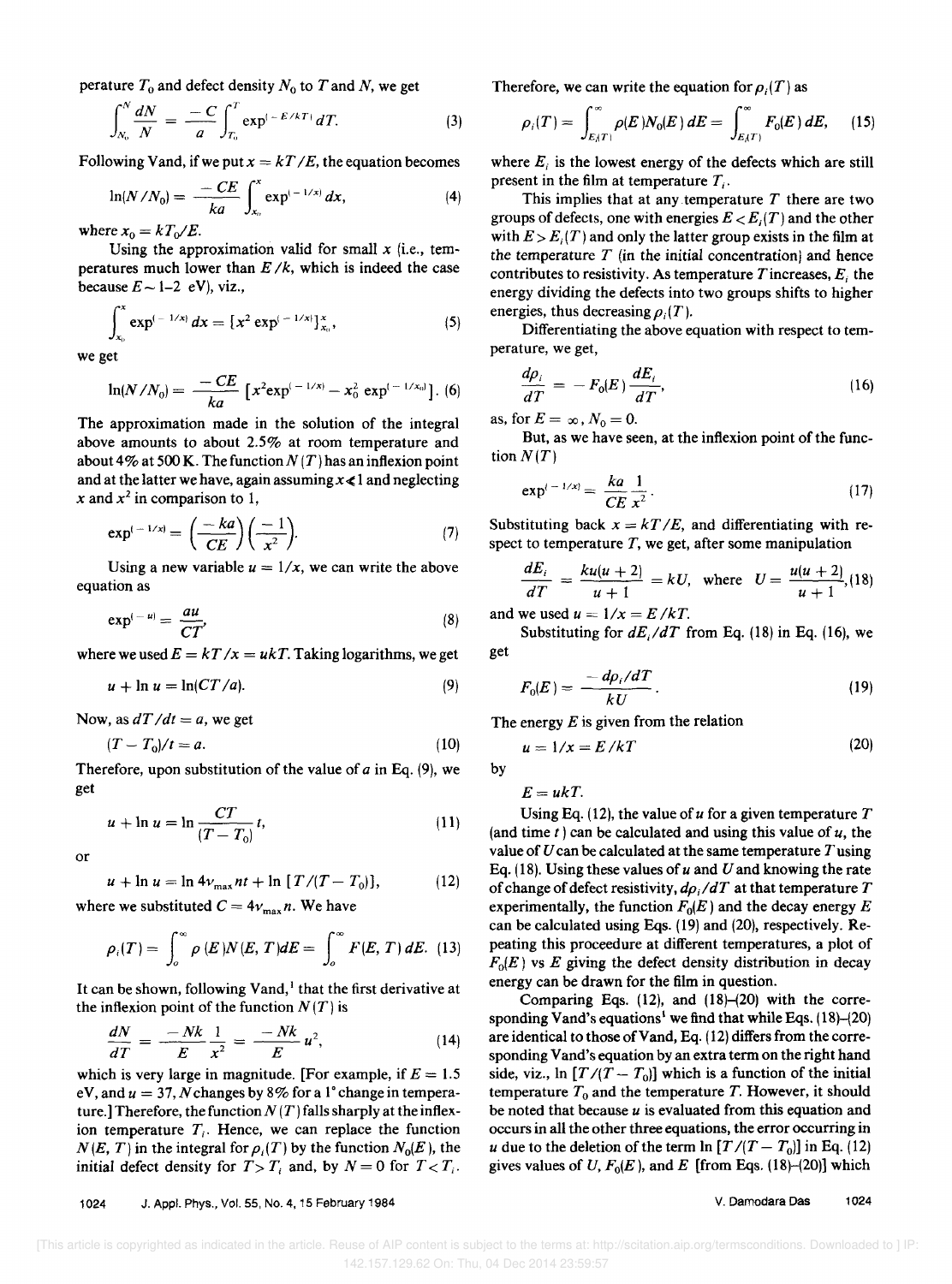are in error. It should be further noted that in the equation for  $F_0(E)$ , u occurs in the form  $U = u(u + 2)/u + 1$  in the denominator, while in the equation for *E* it occurs in the numerator as u. Therefore, the errors occurring in  $F_0(E)$  and *E* are of opposite sign and also of slightly different magnitudes [error in  $F_0(E)$  will be about 90% of that in E] and hence the defect density decay energy plots  $[F_0(E) \text{ vs } E \text{ plots}]$ will be slightly distorted.

The above error can be eliminated by the simple means of measuring not the true time *t,* the time measured from the start of heating, but the time *to* as if heating had started from OK at a uniform rate of a *K/s.* This can be seen as follows.

We can write

$$
\ln\left[T/(T-T_0)\right] = \ln(T/at),\tag{21}
$$

because  $T - T_0 = at$ .

If  $t_0$  is the time taken to reach the temperature  $T$  from 0 K at a uniform rate of heating  $a$  K/s, then,  $T = at_0$ .

Therefore, we get

$$
\ln [T/(T - T_0)] = \ln(t_0/t). \tag{22}
$$

Therefore, Eq. (12) becomes

$$
u + \ln u = \ln Ct + \ln(t_0/t),
$$

or  $(23)$ 

 $u + \ln u = \ln Ct_0$ .

This equation is similar to Vand's original equation  $u +$ In  $u = \ln Ct$ , but for the fact that the true time *t* required to reach the temperature  $T$  is replaced by the time  $t_0$  measured as if the heating had started from 0 K itself at the same uniform rate of a *K/s.* Thus, in Vand's original equation if we use  $t_0$  instead of  $t_1$  the error is eliminated and the value of  $u_1$ evaluated will be correct. Hence, the errors in  $U, E$ , and  $F_0(E)$ will also be eliminated and so also the slight distortion in  $F_0(E)$  vs E plots.

### **MAGNITUDES OF THE ERRORS INVOLVED**

To estimate the magnitudes of the errors involved let us take the typical values of experimental parameters as

 $T_0 = 300$  K, heating rate  $a = 3$  K/min and maximum temperature of annealing 600 K. Then,  $\ln [T/(T - T_0)]$  has values between 2.0 and 0.3 for temperatures *Tin* the range 306- 600 K. As for the heating rate of 3 *K/min, u* will have values around 37-38 for different temperatures, the error in the *u*  value in the above temperature range will be between 6% and  $1\%$ . As U is very nearly equal to  $u$  the error in U will also be nearly the same, and so also are the errors in  $F_0(E)$  and E. The  $F_0(E)$  value decreases by about 5.5%-0.9% and the E value increases by  $6\%-1\%$  for different temperatures in the above range. The errors are larger at lower temperatures (energies) and decrease as the temperature (energy) increases. It should also be noted that as the deposition temperature *To*  increases, the errors in the plots become increasingly larger as the term  $\ln [T/(T - T_0)]$  becomes larger.

Another important point to be noted is that the use of the original equation for the evaluation of *u* leads to different values of *u* at a given temperature (for a given heating rate) for films deposited at different substrate temperatures and hence gives different values of the decay energy for a given temperature for the above films. This is basically wrong as the energy associated with a given temperature should be independent of the deposition temperature of the film. This error which amounts to at least 6% is also eliminated by using the modified equation because of the presence of the additional term dependent on the temperature of deposition in the equation.

### **COMPARISON OF CALCULATIONS FROM EXPERIMENTAL DATA**

Figures 1-5 show the plots of decay energy distribution of defect cluster density  $[F_0(E) \text{ vs } E \text{ plots}]$  obtained by applying modified equations and Vand's original equations to the experimental data on bismuth thin films vacuum deposited at substrate temperatures 30, 70, 95, 120 and 170·C and heated up to about 200 °C at the rate of 3 K/min. It should be noted from the figures that the lowest energy of the defects whose information can be obtained is about 1.08 eV in the case of the film deposited at room temperature  $(30 \degree C)$ . This



FIG. 1.  $F_0(E)$  vs  $E$  plots obtained by applying (a) modified equations  $(A)$  and (b) original equations  $(\bullet)$  to the experimental data during annealing of a bismuth thin film deposited at substrate temperature of 30 °C. (See text.)



V. Oamodara Oas 1025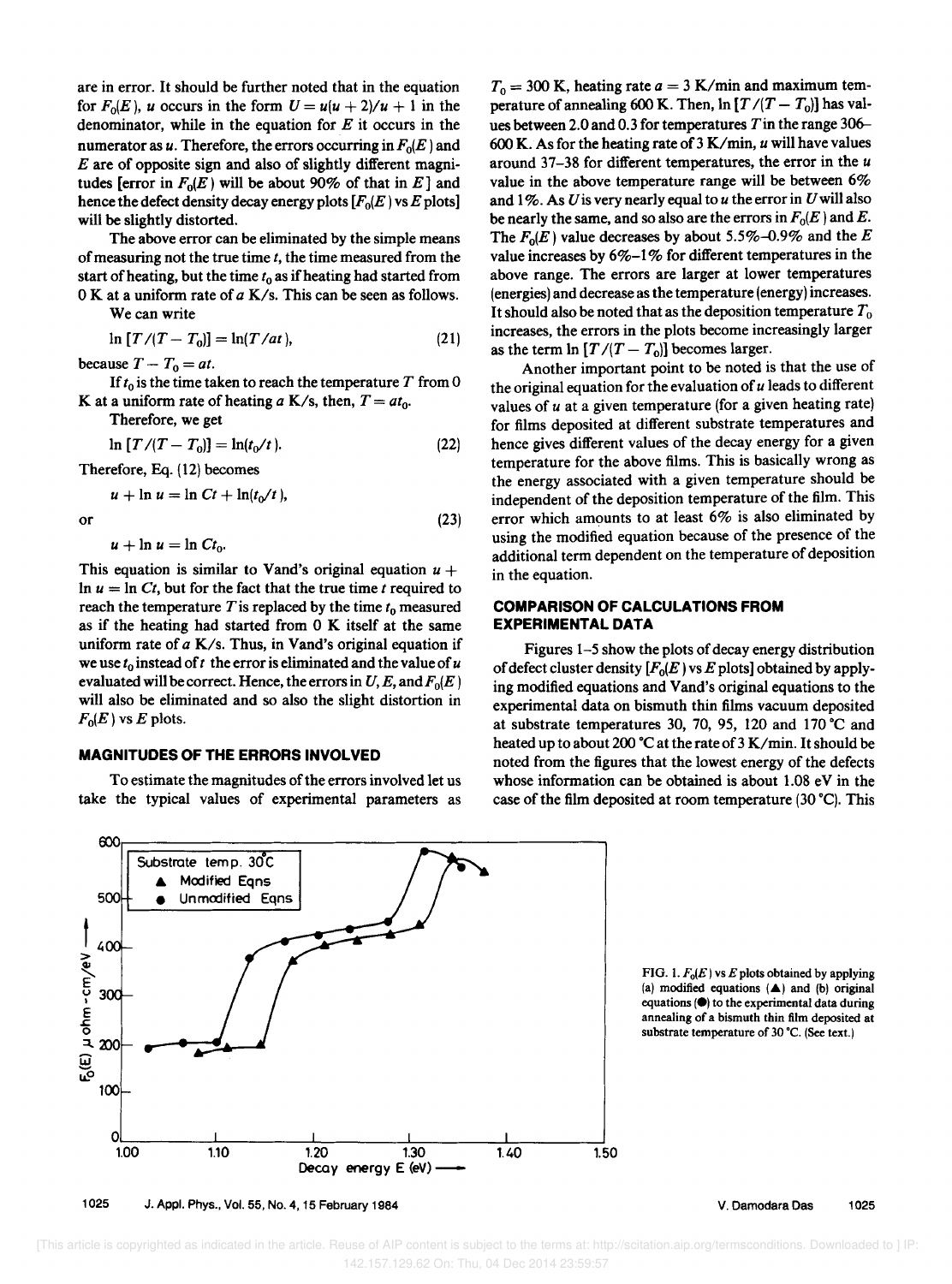

FIG. 2.  $F_0(E)$  vs E plots obtained by applying (a) modified equations  $(A)$  and (b) original equations  $(\bullet)$  to the experimental data during annealing of a bismuth thin film deposited at substrate temperature of 70 'C. (See text.)

is so because at this temperature the defect clusters of decay energy less than about 1 eV are already self-annealed before the experimental measurements can be started and hence no information about them can be got from the measurements. As we go to higher substrate temperature of film deposition, this lowest energy of defects whose information can be obtained shifts to higher energies. [For example, for the film deposited at 170°C, this energy increases to 1.47 eV.] This is understandable as the defects of still higher energies are selfannealed at this temperature.

An examination of the two curves in each of the figures shows that the curves calculated from the modified equations shift to higher energies and to lower  $F_0(E)$  values compared to those calculated from the original equations. This observation is in accordance with the discussion on the magnitudes of the errors involved.

Further, a careful examination of the plots shows the following.

(i) The plots obtained by the modified equations shift by larger and larger amounts from lower to higher decay energies from the plots obtained by the original equations as the substrate temperature of deposition increases. [For example, the shift at the lowest energy point for the deposition temperature of 30 °C is 0.05 eV while for 170 °C it is 0.15 eV.]

(ii) Similar dependence of the magnitude of the shift is also observed in the case of  $F_0(E)$  values which decrease by increasing amounts as the deposition temperature is increased. [Because of the small scale on the vertical axis, this is not readily apparent, but it is so.]

(iii) In a given figure, the magnitude of the shift due to the modified equations [both in the decay energy and the  $F<sub>0</sub>(E)$  values] is larger at the lowest energy point of the plots and smaller at the highest energy point. [For example, in Fig. 1 (substrate temperature 30°C) the shifts in energies at the two points are 0.05 and 0.02 eV while in Fig. 5 (substrate temperature 170°C) they are, respectively, 0.15 and 0.08 eV.]

All the above observations made from the plots obtained from the experimental data are in agreement with the discussion on the magnitudes of the errors involved in the use of the original equations.

#### **COMPARISON OF THE ERRORS WITH THE APPROXIMATIONS IN THE THEORY**

It is interesting to compare the magnitudes of the errors involved due to the deletion of the extra term in Eq. (12) with those inherent in the approximations made in the derivation



FIG. 3.  $F_0(E)$  vs E plots obtained by applying (a) modified equations  $(A)$  and (b) original equations  $(①)$  to the experimental data during annealing of a bismuth thin film deposited at substrate temperature of 95 'C. (See text.)

1026 J. Appl. Phys., Vol. 55, No.4, 15 February 1984

V. Damodara Das 1026

[This article is copyrighted as indicated in the article. Reuse of AIP content is subject to the terms at: http://scitation.aip.org/termsconditions. Downloaded to ] IP: 142.157.129.62 On: Thu, 04 Dec 2014 23:59:57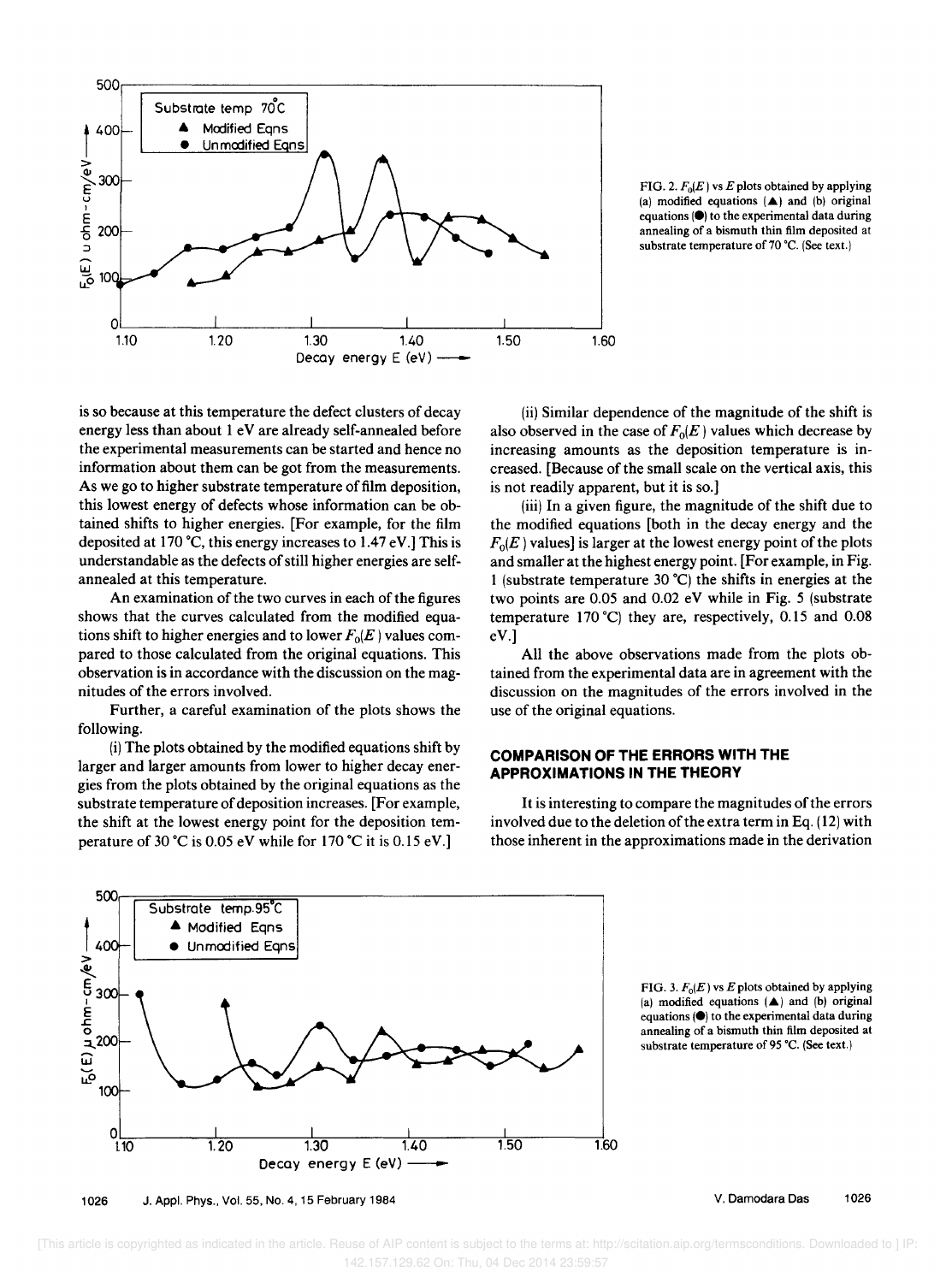

FIG. 4.  $F_0(E)$  vs E plots obtained by applying (a) modified equations  $(A)$  and (b) original equations  $(\bullet)$  to the experimental data during annealing of a bismuth thin film deposited at a substrate temperature 120 °C. (See text.)

and the assumptions of the theory.

 $(i)$  In the solution of the integral in Eq.  $(5)$  the approximation made amounts to about 2.5% at room temperature and about 4% at 500 K.

(ii) The error in finding the inflexion point of the curve  $N(T)$  vs T is also a function of temperature and is about 5% at room temperature and increases with temperature to about 7.5% at 500 K.

(iii) The approximation of the function  $N(E)$  to a step function in arriving at Eq. (15) leads to an error which is also temperature dependent and increases from about 1.5% at room temperature to 2.5% at 500 K.

(iv) A nearly constant value of  $n = 10$  assumed for the defects of all energies does not lead to a significant error in the calculation, for in the term  $\ln Ct_0 = \ln 4v_{\text{max}}$  *nt*<sub>0</sub>, *t*<sub>0</sub> is of the order of 5000-10 000 sand *n* is of the order of 10, so that the former is 2-3 orders of magnitude larger than the latter  $[v_{\text{max}}]$  is  $\sim 10^{12}/\text{s}$ . Hence, the error due to this assumption is less than 1% of the present error.

(v) The experimental limitation of measurement and the delay time involved in heating after the film is formed only limits the lowest energy of the defects whose information can

be got by the experiments as detailed earlier and does not contribute to any error in the calculations.

A comparison of the errors in (i), (ii), and (iii) above with the error involved due to the deletion of the term in Eq. (12) in the case of the film deposited at room temperature shows that the error in (i) is about  $1/2$  and 2.5 times, in (ii) is 1 and 5 times, and in (iii) is 1/4 and 1.5 times the error involved in the deletion of the term, at temperatures 300 (lowest energy) and 500 K (highest energy), respectively.

In the case of films deposited at higher temperatures, the error involved due to the deletion of the term in Eq. (12) is much larger than the errors in (i), (ii), and (iii) for all temperatures (energies). For example, the former error in the case of the film deposited at 170  $^{\circ}$ C is, respectively 6, 3, and 10 times larger at low energies (300 K) and 2, 1, and 3 times larger at higher energies (500 K) compared to the errors in (i), (ii), and (iii), respectively.

### **CONCLUSIONS**

It is pointed out that the use of Vand's equations for the evaluation of energy distribution of defects for the films



1027 J. Appl. Phys .• Vol. 55, No.4, 15 February 1984

FIG. 5.  $F_0(E)$  vs E plots obtained by applying (a) modified equations  $(A)$  and (b) original equations  $(\bullet)$  to the experimental data during annealing of a bismuth thin film deposited at substrate temperature of 170 °C. (See text.)

V. Damodara Das 1027